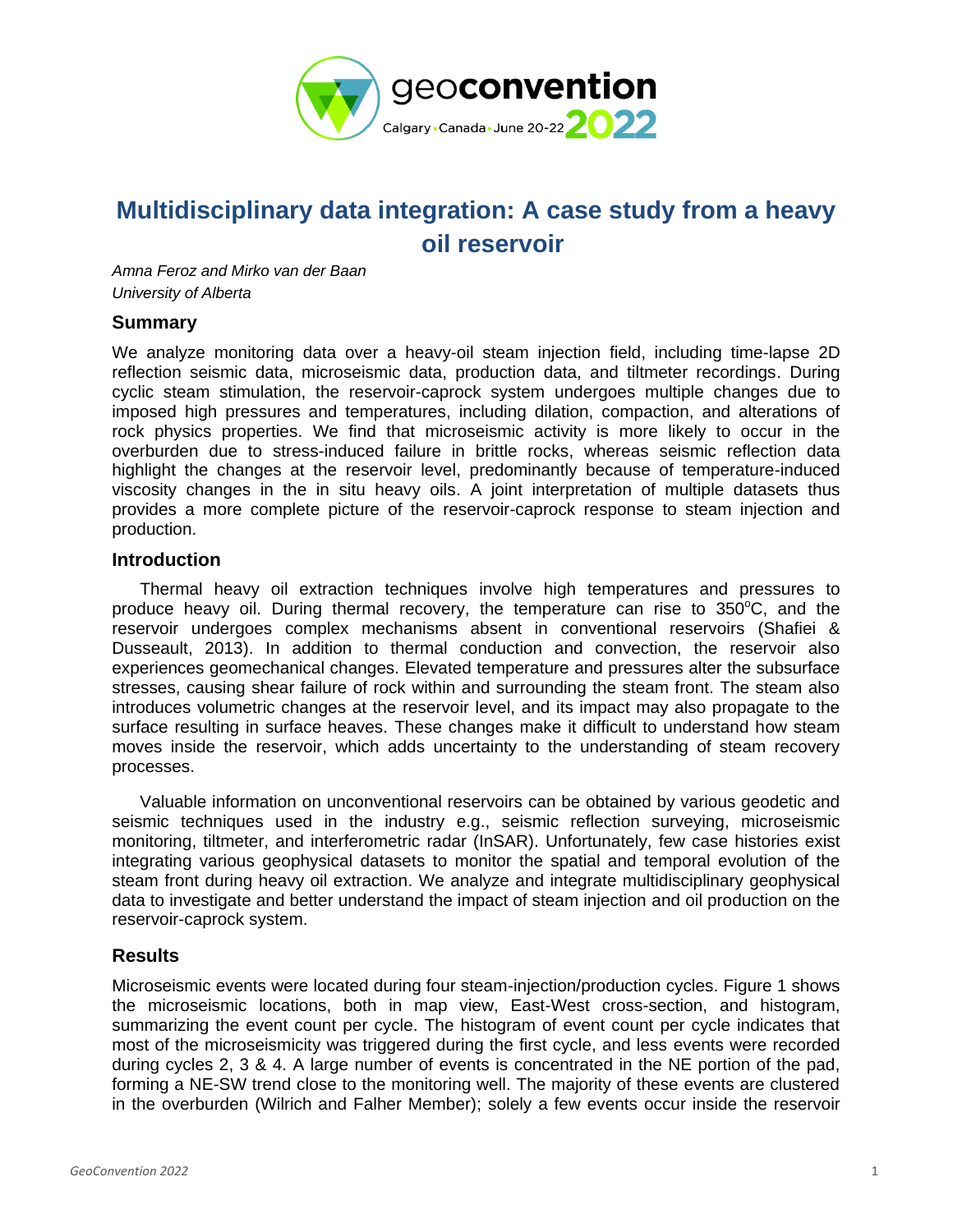

portion (Bluesky Formation). 70% of events are recorded during the first injection cycle. The microseismic activity recorded after the first cycle is more scattered (Figure 1).



Figure 1: a) A map view of microseismic event location over the pad, b) Histogram of event count for each injection cycle, and c) Cross-section view and depth histogram of microseismic event distribution across the pad, horizontal colored lines indicate geological formations of interest, e.g., Falher Member, Wilrich Member, Bluesky, and Debolt Formations are shown as blue, yellow, red and purple colors, respectively. Microseismic events are colored based on their time of occurrence. Events that occurred during cycles 1, 2, 3, and 4 are colored as solid yellow, red, purple, and green circles, respectively.

The time-lapse reflection seismic data show travel time shifts and amplitude anomalies within the reservoir interval. Two isolated amplitude anomalies are found within the reservoir, at respectively the Eastern and Western portions, but at different depths. The isochron difference map of the reservoir also shows time thickening at the center of the pad (Figure 2). These delays are due to decreased P-wave velocities due to steam injection and/or increased reservoir thickness because of thermal expansion. Both the amplitude changes and the isochrone map indicate a non-homogenous steam distribution inside the reservoir. This is further supported by comparing the isochrone difference map and two temperature logs (Figure 2).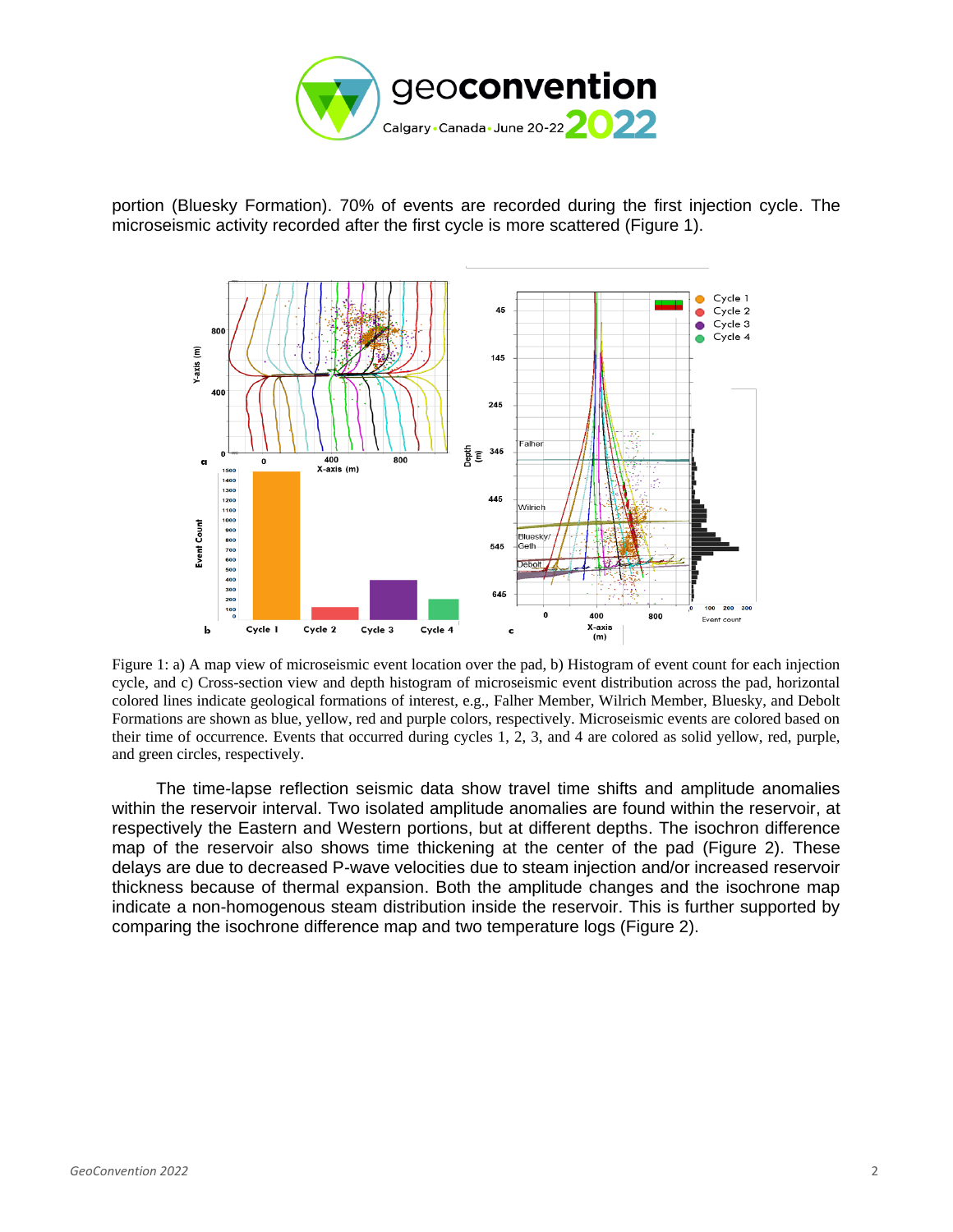



Figure 2: Isochrone difference map for the reservoir (top) and temperature profiles from two observation wells at the pad.

#### **Discussion**

Significant work has been done by Maron et al. (2005) to investigate and understand the steam movement and associated geomechanical processes in and around the reservoir. According to Maron's model, steam transfer into the unproduced reservoir occurs under fracturing conditions, which would be supported by the presence of microseismicity inside the reservoir during steam injection. Conversely, we find that most microseismic activity occurs in the caprock, and very limited microseismicity is triggered in the reservoir.

Computation of the brittleness index based on logs shows that the overburden is more brittle than the reservoir. Furthermore, the conceptual model of Dusseault & Collins (2010) argues that stiffer rock ahead of the heated zone is subjected to increased stresses and eventually will be forced into its yielding condition. Thus, rock in advance of the propagating steam front may shear at low confining stresses. This also creates a large concentration of stresses between the reservoir and overlying impermeable non-expanding caprock. As a result, effective stresses decrease in the caprock, causing shear failure, resulting in microseismic activity. Their conceptual model is supported by our observed microseismic location patterns.